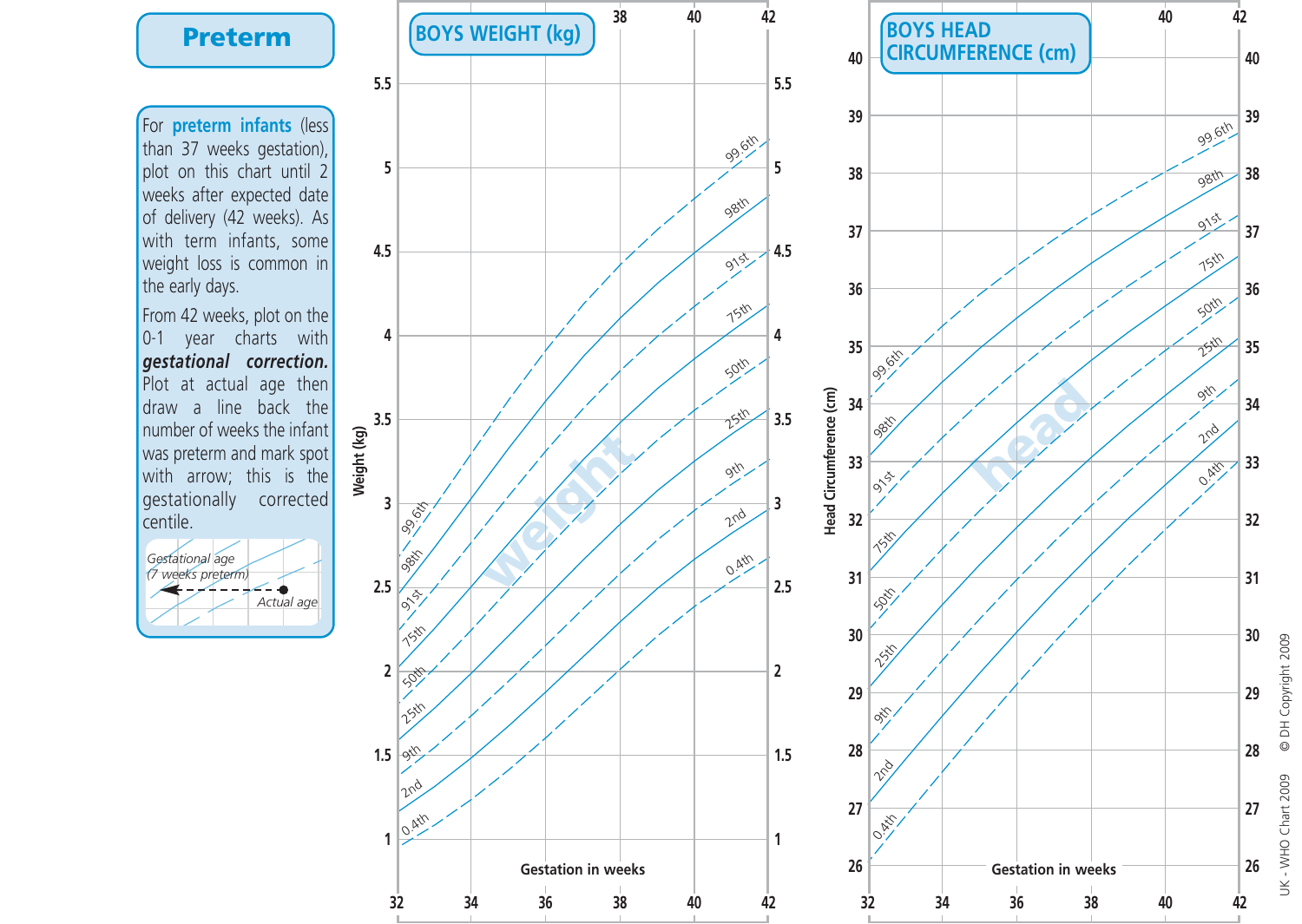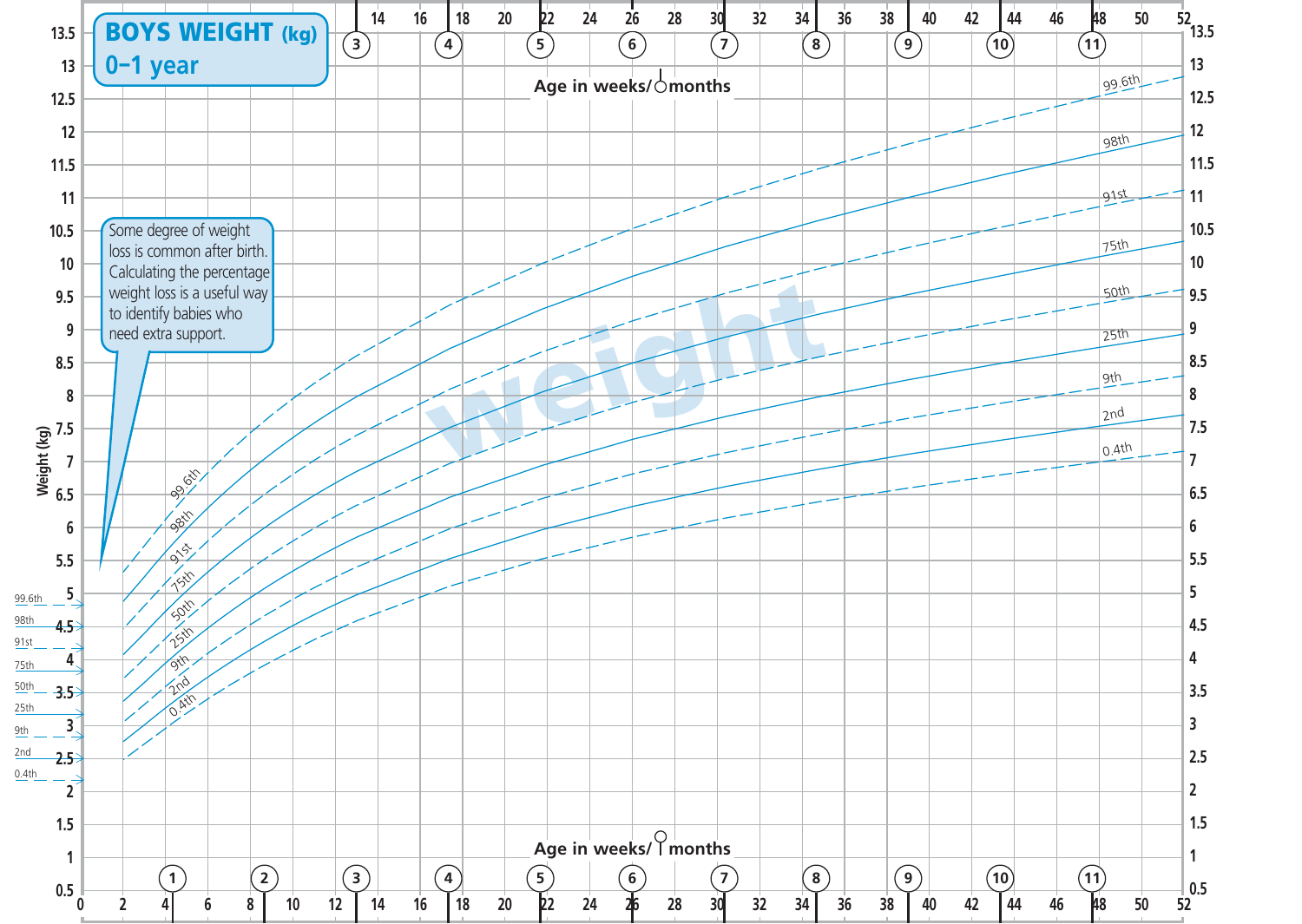

© DH Copyright 2009 UK - WHO Chart 2009 © DH Copyright 2009 UK - WHO Chart 2009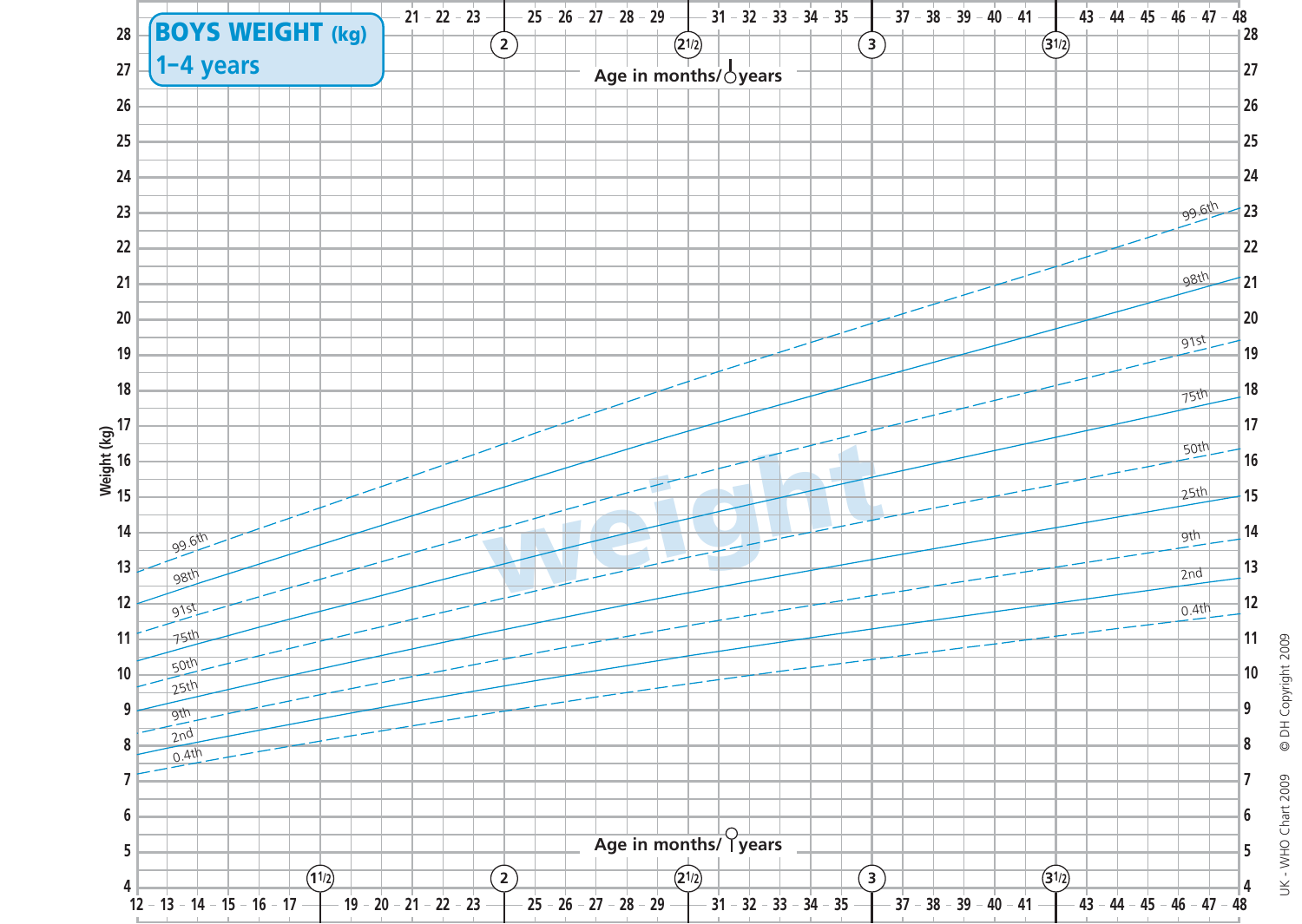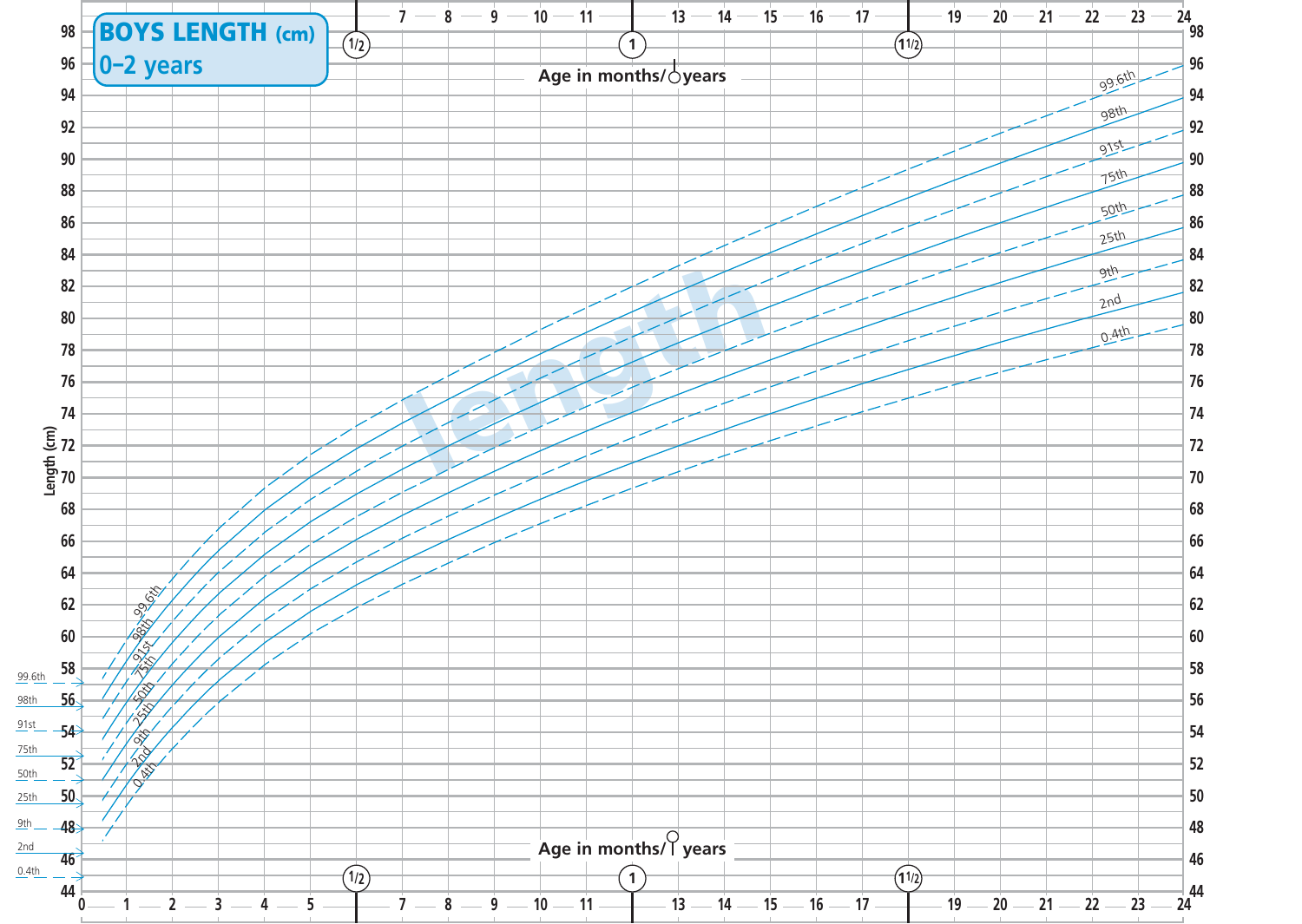